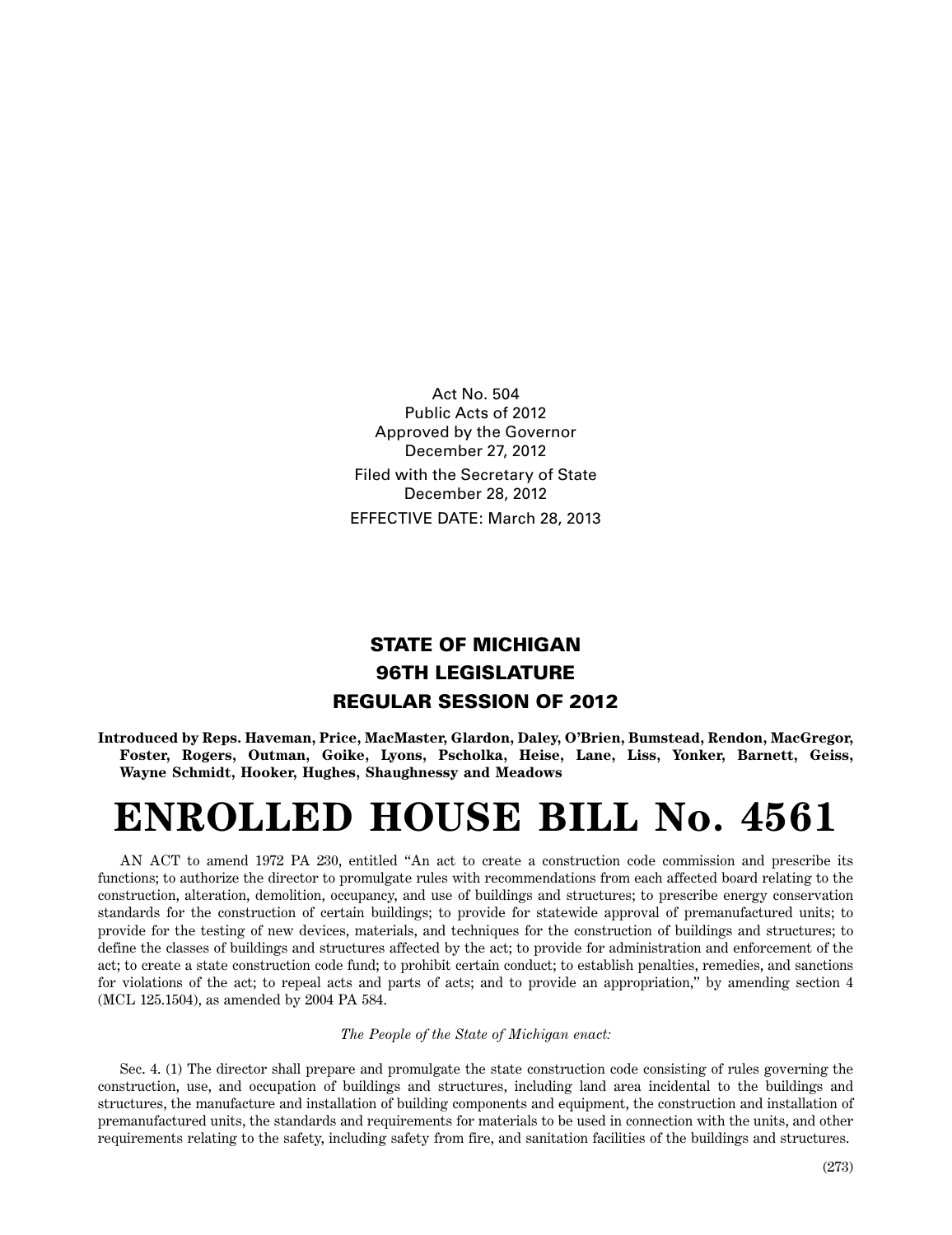(2) The code shall consist of the international residential code, the international building code, the international mechanical code, the international plumbing code, the international existing building code, and the international energy conservation code published by the international code council and the national electrical code published by the national fire prevention association, with amendments, additions, or deletions as the director determines appropriate. The director may adopt all or any part of these codes or the standards contained within these codes by reference.

(3) The code shall be designed to effectuate the general purposes of this act and the following objectives and standards:

(a) To provide standards and requirements for construction and construction materials consistent with nationally recognized standards and requirements.

(b) To formulate standards and requirements, to the extent practicable in terms of performance objectives, so as to make adequate performance for the use intended the test of acceptability.

(c) To permit to the fullest extent feasible the use of modern technical methods, devices, and improvements, including premanufactured units, consistent with reasonable requirements for the health, safety, and welfare of the occupants and users of buildings and structures.

(d) To eliminate restrictive, obsolete, conflicting, or unnecessary construction regulations that tend to increase construction costs unnecessarily or restrict the use of new materials, products, or methods of construction, or provide preferential treatment to types or classes of materials or products or methods of construction.

(e) To ensure adequate maintenance of buildings and structures throughout this state and to adequately protect the health, safety, and welfare of the people.

(f) To provide standards and requirements for cost-effective energy efficiency that will be effective April 1, 1997.

(g) Upon periodic review, to continue to seek ever-improving, cost-effective energy efficiencies.

(h) To develop a voluntary consumer information system relating to energy efficiencies.

(4) The code shall be divided into sections as the director considers appropriate including, without limitation, building, plumbing, electrical, and mechanical sections. The boards shall participate in and work with the staff of the director in the preparation of parts relating to their functions. Before the promulgation of an amendment to the code, the boards whose functions relate to that code may draft and recommend to the director proposed language. The director shall consider all submissions by the boards. However, the director has final responsibility for the promulgation of the code.

(5) The director shall add, amend, and rescind rules to update the Michigan building code, the Michigan mechanical code, the Michigan plumbing code, the Michigan rehabilitation code for existing buildings, the Michigan electrical code, and the commercial chapters of the Michigan energy code not less than once every 3 years to coincide with the national code change cycle.

(6) Within 90 days after the effective date of the 2012 act that amended this section, the director shall begin the process to add, amend, or rescind rules to update the 2009 Michigan residential code, including the residential energy code chapter. Commencing with the 2015 national code change cycle, the director shall add, amend, and rescind rules to simultaneously update all chapters of the Michigan residential code not less frequently than once every 6 years or more frequently than once every 3 years as the director determines is appropriate. Not more than 200 days after the printed publication of the latest edition of the international residential code book is made available to the general public, the director shall hold a public meeting in Lansing and offer persons an opportunity to present data and comments on the general need to update the Michigan residential code. The department shall give 30 days' advance notice of a meeting under this subsection on the department's website. Not more than 30 days after the meeting, the director shall issue a written determination whether to update the Michigan residential code. The department shall post notice of the determination on its website for at least 45 days.

(7) If the director makes the determination not to update the Michigan residential code, a person may, within 45 days after the determination, request the director to promulgate a rule to amend a section or sections of the Michigan residential code. Within 90 days after the filing of a request, the director shall initiate the processing of a rule or shall issue to the requestor a concise written statement of the principal reasons for denial of the request and post the denial statement on the department's website until the Michigan residential code is next updated. The denial of the request is not subject to judicial review.

(8) Before the Michigan building code, the Michigan residential code, the Michigan plumbing code, the Michigan mechanical code, the Michigan uniform energy code, and the Michigan rehabilitation code may be enforced, the director shall make each Michigan-specific code available to the general public for at least 45 days in printed, electronic, or other form that does not require the user to purchase additional documents or data in any form in order to have an updated complete version of each specific code, excluding other referenced standards within each code. This subsection does not apply to any code effective before April 1, 2005. If the Michigan residential code is updated on a 6-year cycle, then use of a material, product, method of manufacture, or method or manner of construction or installation provided for in an interim edition of the international residential code is authorized throughout this state and shall be permitted, but shall not be mandated, by an enforcing agency or its building official or inspectors. However, the enforcing agency or its